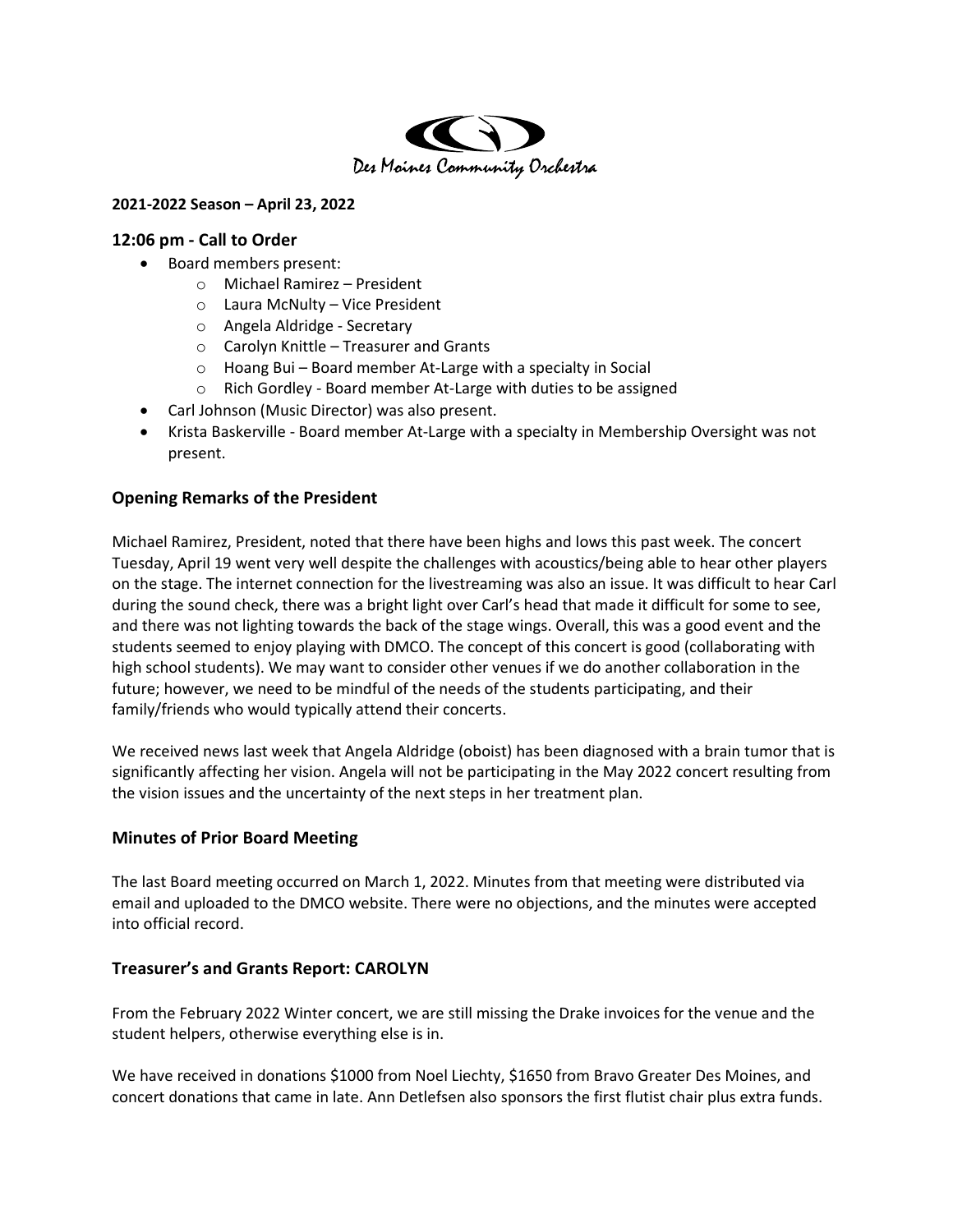Regarding the Bravo grant, this is the Grant Cycle 2022 Arts and Culture Program Grant to support our 2022 Concert Schedule. This is a one-time award for the January 1 – December 31, 2022 grant period.

Carl Johnson made a substantial donation that goes into his DMCO Director's fund.

The videographer who we hired for our concert at Roosevelt High School was not able to keep the concert livestream going because of the internet issues at the high school and he is having issues uploading a video of the concert. Mike plans to negotiate his fee. Mike is working on hiring a videographer for the May 2022 and June 2022 concerts. Carolyn noted that we should be obtaining W-9's for the videographers in case we need to issue 1099's. This would also apply to our soloists.

For the Williams piece in the May 2022 concert, we have offered one of the members of the trio \$50 for participating in the trio. Stacey Ramirez is also part of this trio, and Mike Ramirez noted that we should also consider compensating Stacey \$50 for participating in this trio. Mike Ramirez and Carl Johnson cannot move this forward as an item or vote. Rich Gordley moved, Hoang Bui seconded, all were in favor, no one opposed, and the item was so moved. Mike Ramirez abstained.

Carolyn Knittle sent a \$50 donation on behalf of DMCO to the Iowa Food Bank in Laura McNulty's mother's memory.

There were no objections, and the Treasurer's report along with the financials as of 4/22/2022 provided in email to the Board prior to the meeting were accepted into official record.

# Membership Oversight Report: KRISTA

Krista was not in attendance.

# Set date for next Board meeting

The next Board meeting would be our DMCO annual meeting. During the March 1, 2022, Board meeting it was mentioned that for this concert season, we are performing a concert later than normal (June  $19<sup>th</sup>$ ). This could affect the timing of the annual meeting which typically occurs in May after our May concert (which is typically the last concert of the season). As such, it was motioned to suspend Article II, Section 1 and Article 3, Section 6 of the by-laws regarding specified timing of annual meetings. This was approved and accepted by the Board. It was noted that during the April 2022 DMCO Board meeting it will be decided if the annual meeting will be held in May or June.

It was noted that we need to ensure there is a quorum. We base the quorum calculation on the number of people who participated in the concert prior to the meeting. Mike Ramirez mentioned the Doodle survey tool, will figure out how to set up one, and we will use this to analyze what works for the majority of the membership for the annual meeting. We are currently aiming for the third week in May. We are tabling setting the date for the next Board meeting temporarily as we plan to send out a Doodle survey to poll the membership.

#### New Business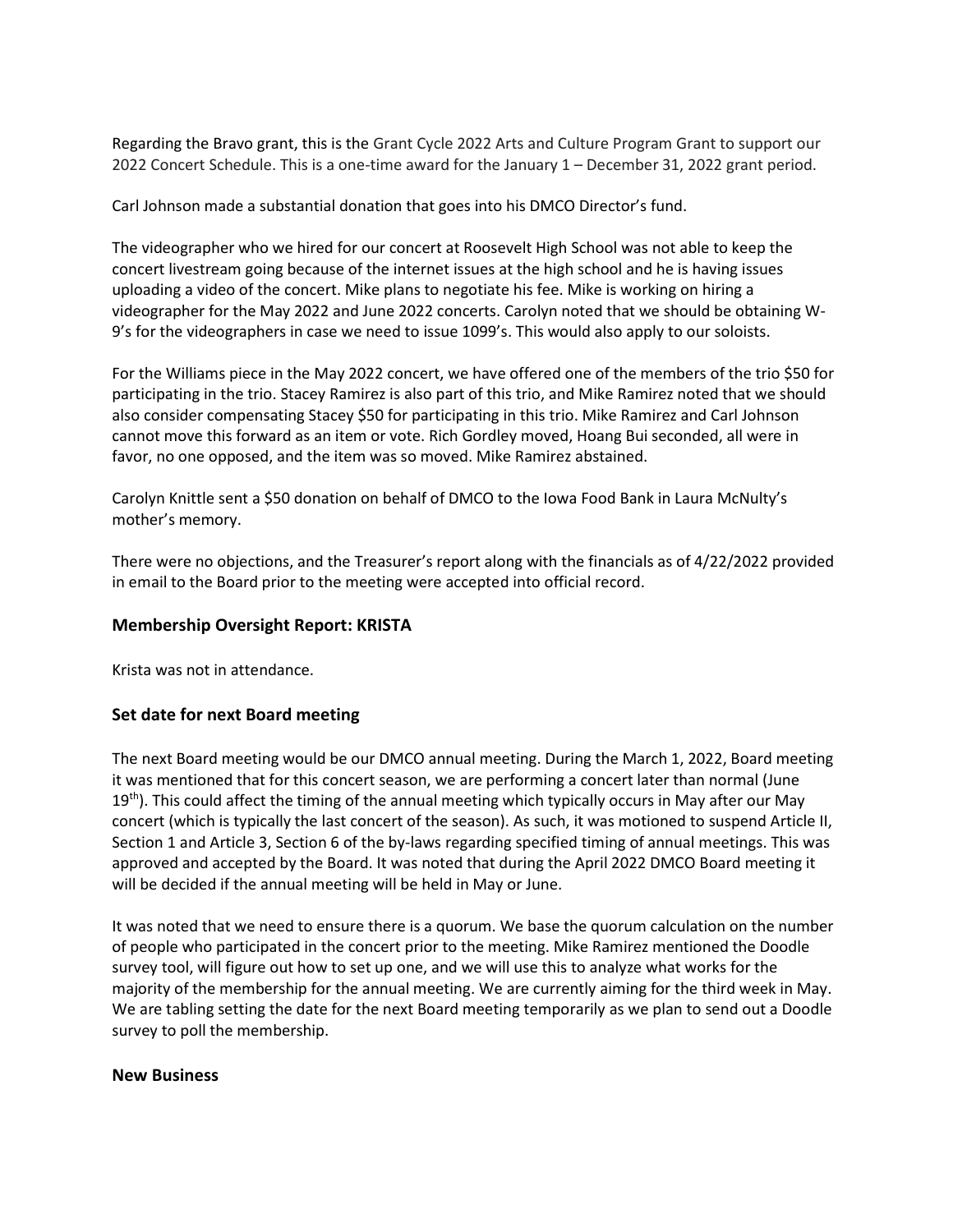#### Changes and Amendments to By-Laws

Mike Ramirez noted that an individual told Mike they appreciated the information provided regarding the changes and amendments to the by-laws. No one has heard negative feedback.

#### Soloist Pay and Additional Concert Costs—Tabled to First New Meeting of New Board

It was noted during the March 1, 2022, Board meeting that many of our upcoming concerts will include soloists and may incur additional concert costs. Currently, a DMCO policy does not exist regarding soloist pay and concert costs. The Board discussed these items. It was mentioned that some soloists have contracts for what they charge. Carl Johnson mentioned that at times he has funded soloist pay and additional concert costs out of the Director fund that Carl has funded himself. It was mentioned that we could offer soloists a fee and could also offer instead a tax deduction in the amount of the fee. During the March 1, 2022, Board meeting Mike Ramirez motioned that for the remainder of this concert year, any fees need to be finalized two weeks before the start of the rehearsal set, and further discussion on this matter will be tabled until the Board meeting in July 2022. This motion was not opposed.

## Update to Concert Dress Code—Angela was to update

During the March 1, 2022, Board meeting it was discussed that it was noted by a member of the DMCO membership that our concert dress code may be outdated. The Board discussed removing verbiage around requirements specific to gender, and updating verbiage around hose, sleeves, and black ties (specifying long black ties). Angela Aldridge will update the concert dress code language and provide the updates to the Board for review and vote.

## DMCO's current concert attire:

Unless otherwise specified, please use the following guidelines:

Men – Wear a black suit (or pants and sport coat), a white shirt, a black tie, and black shoes and socks. Women – Wear black pants and top, or appropriately long dress, or skirt and top, along with black hose and shoes. Women's sleeves should be long if possible.

#### Proposed DMCO concert attire:

Unless otherwise specified, wear black concert dress for performances:

Option 1 - A black suit (or pants and sport coat), a white shirt, a long black tie, and black dress shoes and socks.

Option 2 - Black pants and top, or appropriately long dress, or long skirt and top, and black dress shoes. Sleeves should be long if possible.

Mike Ramirez motioned that we accept the above proposed verbiage of the dress code, Rich Gordley seconded, all were in favor, no one opposed, and the motion passed. The DMCO website will need to be updated with this information.

## PO Box--Tabled to First New Meeting of New Board

DMCO PO box: The cost of our DMCO post office box keeps increasing and the box is located downtown which is out of the way for most people. The Board discussed any changes we should make regarding the post office box. It was discussed to potentially have mail sent directly to a Board member's home, but if Board members change, we would not want a mail address that continues to change. The post office box renewal is in June 2022 and the Board will then revisit if we want to renew.

#### Review Covid Protocols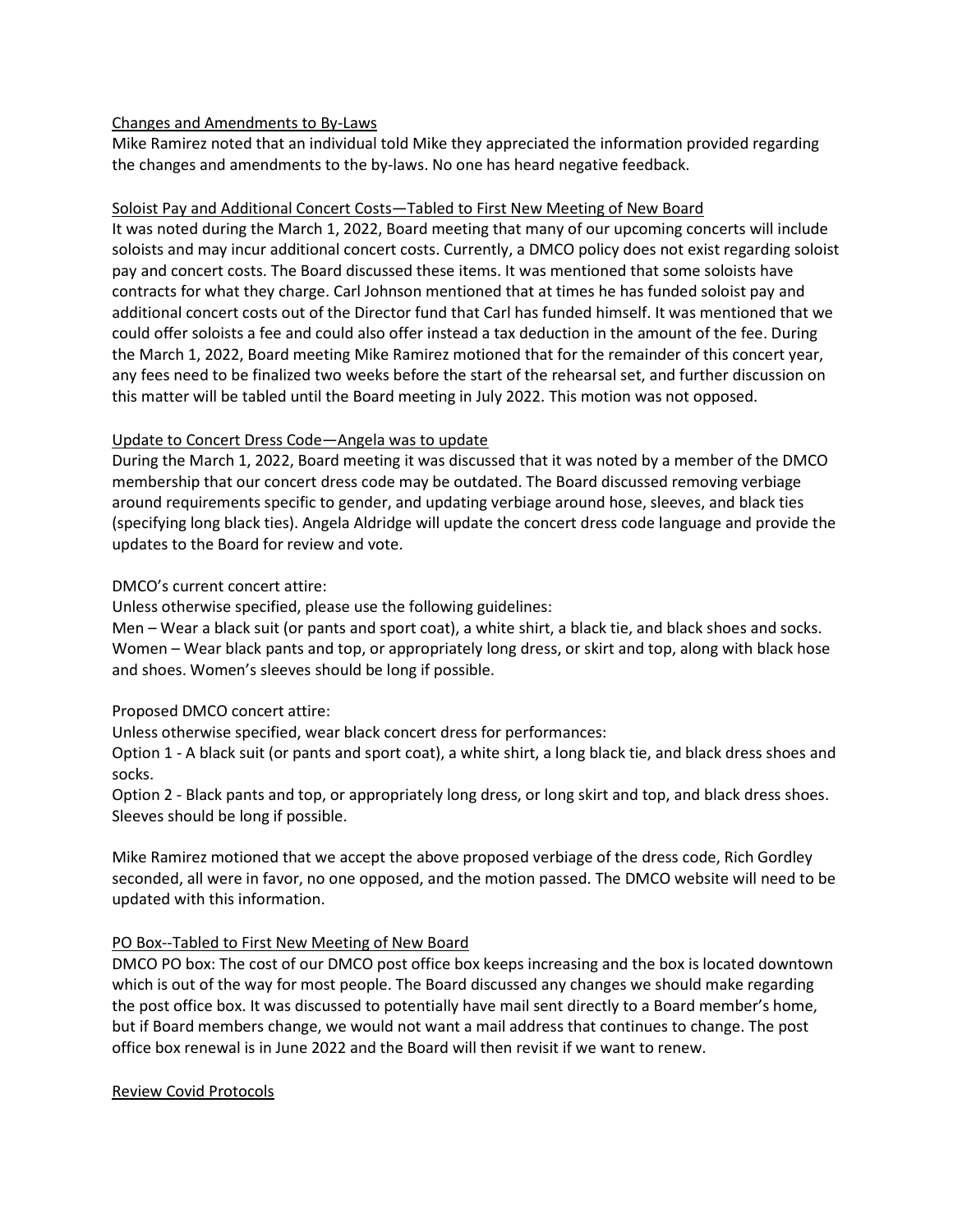The Board decided with no opposition that the DMCO mask policy will continue to align with our venues and CDC recommendations, and the current testing/vaccination policy will continue through the May 2022 concert segment. This will be revisited segment by segment.

# Personnel/Compliance Officer--Tabled to First New Meeting of New Board

During the March 1, 2022, Board meeting it was discussed that a personnel and compliance officer is needed for DMCO (could be one or two positions). Mike Ramirez has been acting as compliance officer regarding all of the administration around the Covid protocols. One duty of a personnel officer would be to ensure we have the correct instrumentation for each concert, which Carl Johnson is currently performing. This was tabled and will be discussed during the July 2022 Board meeting.

## Board Member Continuations

Board member continuations: The terms for four Board members will expire after this season:

- Michael Ramirez would like to continue
- Angela Aldridge would like to continue
- Hoang Bui would like to continue
- Rich Gordley would like to continue

The full Board slate is continuing.

During Mike Ramirez's surgery and recovery time (beginning of May 2022), if Mike is unavailable and if there are any presidential needs, it was discussed that Carolyn Knittle will take over. Laura McNulty is taking over secretarial duties if needed if Angela Aldridge is unavailable.

# Thoughts from Carl on New Season

Carl Johnson met with our contact at Drake last Thursday and solidified the dates for our 2022-2023 concert season:

- 10/30/2022 Fall concert: Hopefully we will be back to the collaboration with Iowa PBS and Abby Brown. This date was chosen because it is close to Halloween. A thought for this concert is a Disney theme but it is hard to get Disney music (and it is expensive). Thought about "DMCO Gets Animated" as a theme, to be more generic. We are still open on this. We could do Frozen again, and/or Harry Potter.
- 12/4/2022 Messiah: Carl asked the new director of Des Moines Gay Chorus to conduct us and he was excited about it. Carl needs to confirm that he can do that date. Carolyn Knittle will double check and ensure this date is on Grace's calendar.
- 2/12/2023 Winter concert: The son of a student Carl had when he first started teaching high school is a concert violinist in New York. He would love to perform something with us. Carl is trying to work out details with him.
- 5/21/2023 Spring concert: This date is the week after Drake's graduation. Carl does not have plans for this concert yet.
- Between February and May, we are not sure what will happen. We could perhaps do another collaboration with high school students. Carl has spoken with Jennifer Luft about perhaps combining East and Roosevelt High School students in a collaboration concert. Serkan is putting together a new group and is trying to get a performance together. He is still working this out. Carl will let the Board know if Serkan is able to work something out that would include DMCO.